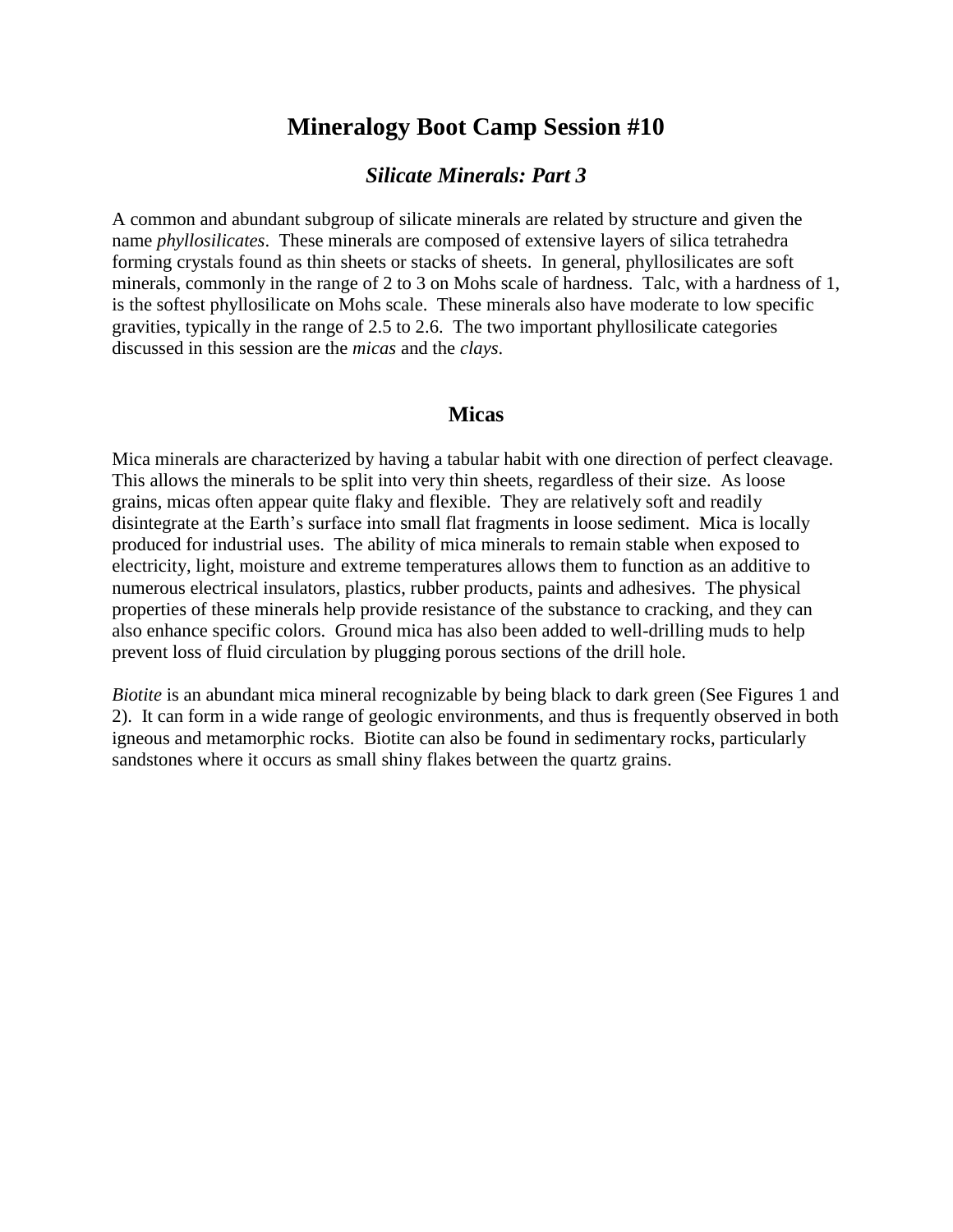

Figure 1. Biotite flakes (black) in a piece of granite create a strong color contrast with the other minerals present, which include quartz (gray) and feldspar (white). Width of specimen is 2.2 inches. Rock is from Boise County, Idaho.



Figure 2. This is a typical specimen of granite. Visible mineral includes feldspar (white), quartz (gray), and biotite (black). The small patches of yellow to brown stain represent biotite flakes that are beginning to break down due to weathering, resulting in iron oxide staining. Width of this specimen is about 4 inches. Rock is from Boise County, Idaho.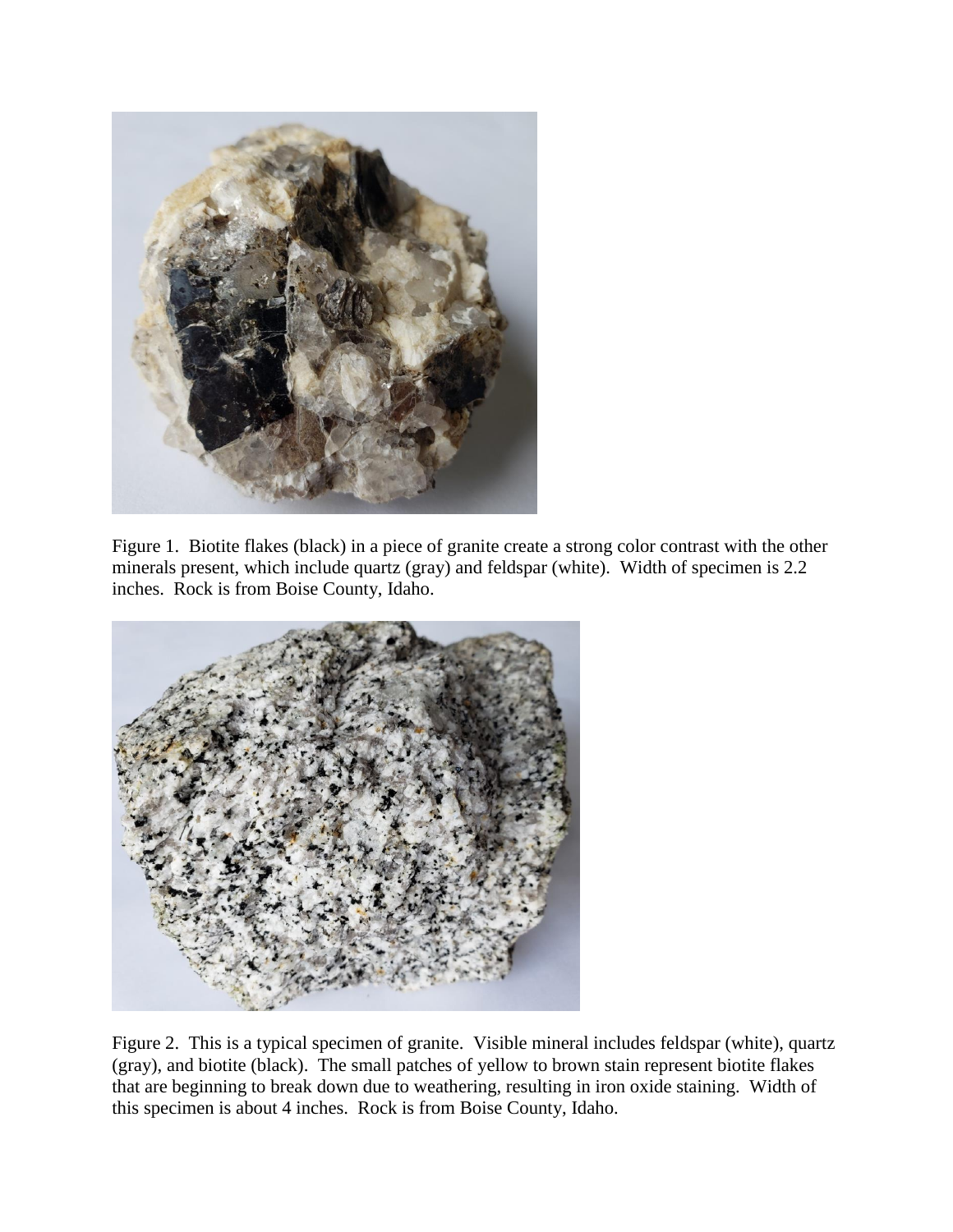Another common mica mineral is *muscovite*, which is colorless in very thin sheets or often a pale shade of golden-brown (See Figure 3). Like biotite, it is often found in a wide range of rocks, typically as an accessory mineral of low abundance. It's not unusual to have muscovite and biotite occurring together, particularly in granites. Large sheets of very thin muscovite were used as view ports on antique stoves and furnaces, allowing one to see into the unit while providing good thermal insulation.



Figure 3. This is a large piece of muscovite mica. Note the excellent cleavage and the reflection of the plastic peg on the surface of specimen, indicating the shiny reflective cleavage surfaces common in this mineral. Thinner flakes of muscovite become progressively lighter in color and eventually transparent. Specimen is approximately 5 inches long, and is from the Black Hills, South Dakota.

A relatively rare but important mica mineral is *lepidolite*, which is notable by its pink to lilac color (See Figure 4). This unusual color comes from the presence of lithium (Li) in the crystalline structure in place of aluminum. It has been historically mined for lithium recovery, much like spodumene as discussed in Session #9. Lepidolite often occurs with other lithiumbearing minerals such as spodumene and tourmaline.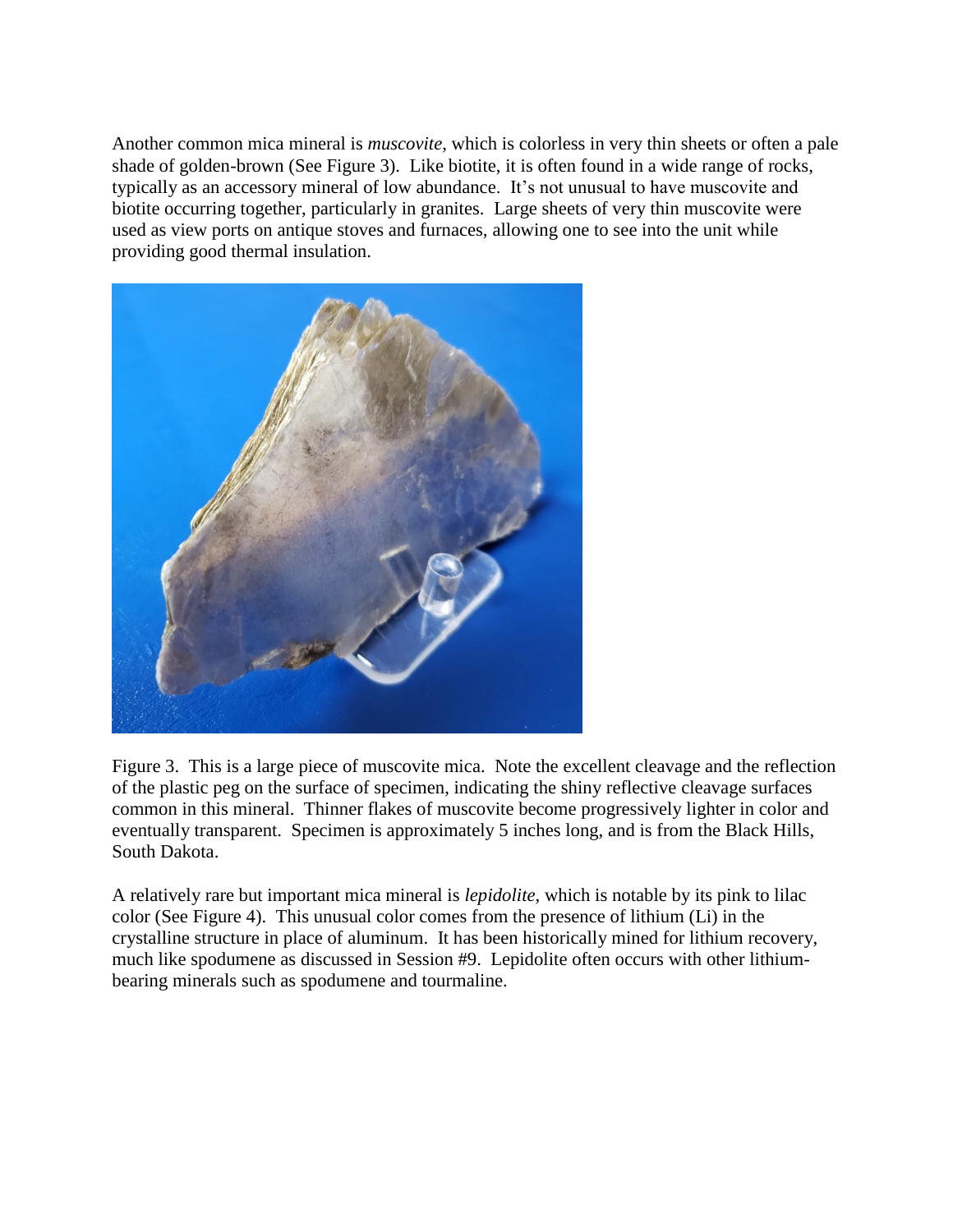

Figure 4. The purple color of this mica indicates this mineral to be lepidolite. Physical properties of most micas are essentially the same, so color becomes very important in identifying which particular mica mineral is present. This specimen, from Brazil, is 4.4 inches wide.

## **Clays**

*Clay* is actually a size term used for the smallest particles found in rock. Rock that consists primarily of these size particles is also often called clay or claystone. Clay minerals are numerous and often found together. They are the product of weathering of silicate minerals (particularly feldspars), and form the majority of soil. Because of their tiny size, x-ray diffraction is typically needed to determine specific clay species.

The most common of the clay minerals is *kaolinite*. It forms as a secondary mineral, during the breakdown of other silicates either during surface weathering or as a result of hydrothermal alteration of original minerals by circulating hot waters. Kaolinite is the dominant mineral in *fire clay*, used in refractory bricks and other industrial products for high-temperature environments. Kaolinite is also the main constituent of *kaolin*, used in paper coatings and ceramics.

The group of swelling clays, known as *smectites*, has the ability of absorb water to a great degree, resulting in a considerable increase in volume. When dried out, these clays will shrink their volume but usually not all the way back to the original volume. Soils containing abundant smectites are often apparent by the appearance of polygonal cracking (See Figure 5) which can be a major source of foundation problems due to swelling and shrinking. *Bentonite* is the name